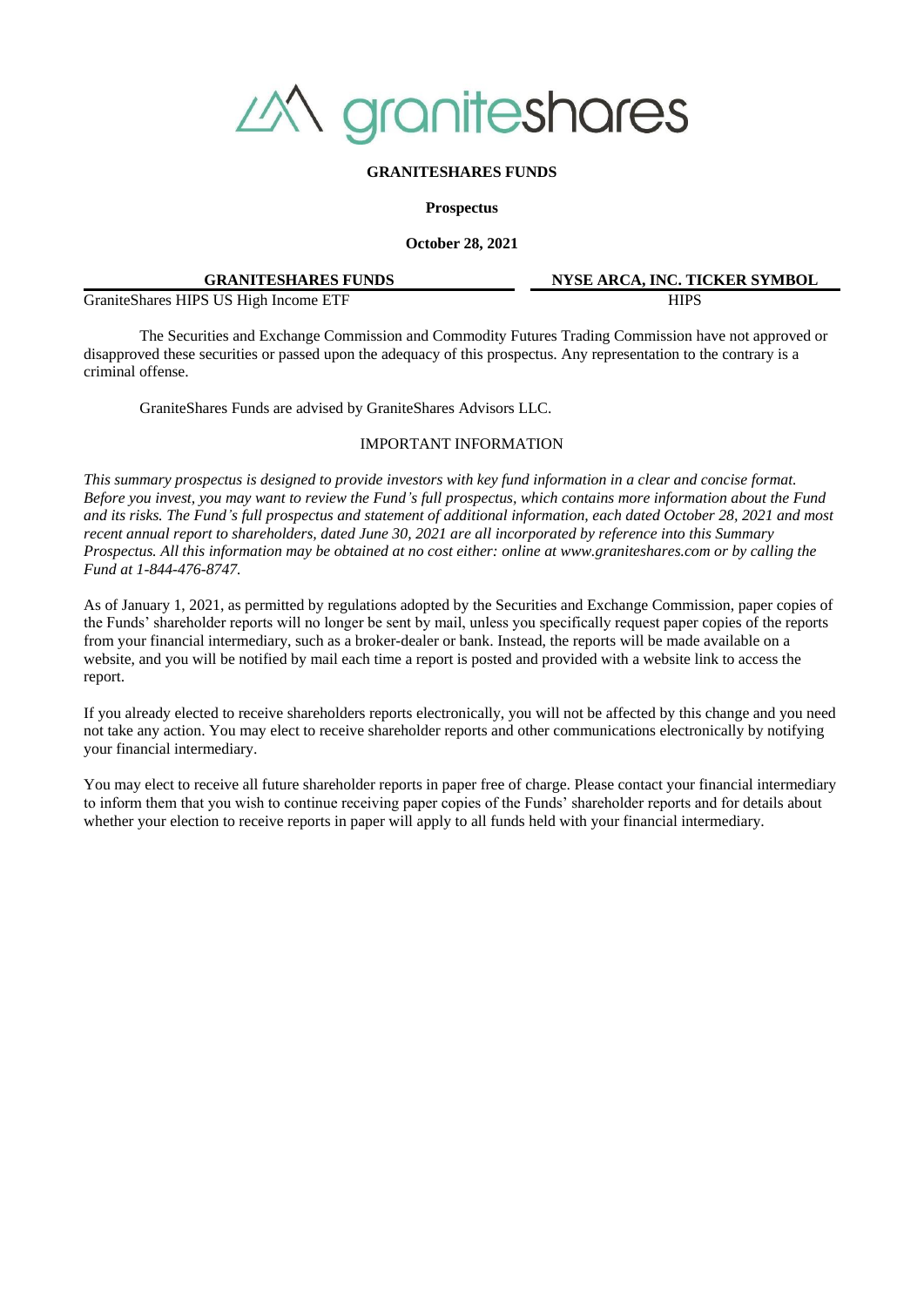# **GRANITESHARES HIPS US HIGH INCOME ETF – SUMMARY**

# **Investment Objective**

The GraniteShares HIPS US High Income ETF (the "Fund") seeks to track the performance, before fees and expenses, of the TFMS HIPS Index (the "Index").

#### **Fund Fees and Expenses**

This table describes the fees and expenses that you may pay if you buy, hold and sell shares of the Fund ("Shares"). The fees are expressed as a percentage of the Fund's average daily net assets. Investors may pay other fees, such as brokerage commissions and other fees to financial intermediaries, which are not reflected in the table and example below.

| <b>Annual Fund Operating Expenses</b>                                             |          |  |  |  |
|-----------------------------------------------------------------------------------|----------|--|--|--|
| (expenses that you pay each year as a percentage of the value of your investment) |          |  |  |  |
|                                                                                   | 0.70%    |  |  |  |
|                                                                                   | None     |  |  |  |
|                                                                                   | $0.00\%$ |  |  |  |
|                                                                                   | 2.18%    |  |  |  |
|                                                                                   | 2.88%    |  |  |  |

(1) The information in the table has been restated to reflect current fees and expenses.

(2) Acquired Fund Fees and Expenses are the indirect costs of investing in other investment companies. Total Annual Fund Operating Expenses reflect Fund expenses paid indirectly and do not correlate to the expense ratios in the Fund's Financial Highlights because the Financial Highlights include only the direct operating expenses incurred by the Fund and exclude Acquired Fund Fees and Expenses.

# **Example**

This Example is intended to help you compare the cost of investing in the Fund with the cost of investing in other funds.

The Example assumes that you invest \$10,000 in the Fund for the time periods indicated and then sell all of your Shares at the end of those periods. The Example also assumes that your investment has a 5% return each year and that the Fund's operating expenses remain the same. The figures shown would be the same whether or not you sold your Shares at the end of each period.

Although your actual costs may be higher or lower, based on these assumptions your cost would be:



## **Portfolio Turnover**

The Fund pays transaction costs, such as commissions, when it buys and sells securities and derivative instruments (or "turns over" its portfolio). A higher portfolio turnover rate may indicate higher transaction costs and may result in higher taxes when Shares are held in a taxable account. These costs, which are not reflected in annual fund operating expenses or in the example, affect the Fund's performance. During the most recent fiscal year, the Fund's portfolio turnover rate was 65% of the average value of its portfolio.

#### **Principal Investment Strategies**

The Fund employs a "passive management"—or indexing—investment approach designed to track the performance of the Index. The rules-based Index measures the performance of up to 60 high income U.S.-listed securities that typically have "pass-through" structures that require them to distribute substantially all of their earnings to shareholders as cash distributions. This "high income, pass-through" strategy is known as HIPS.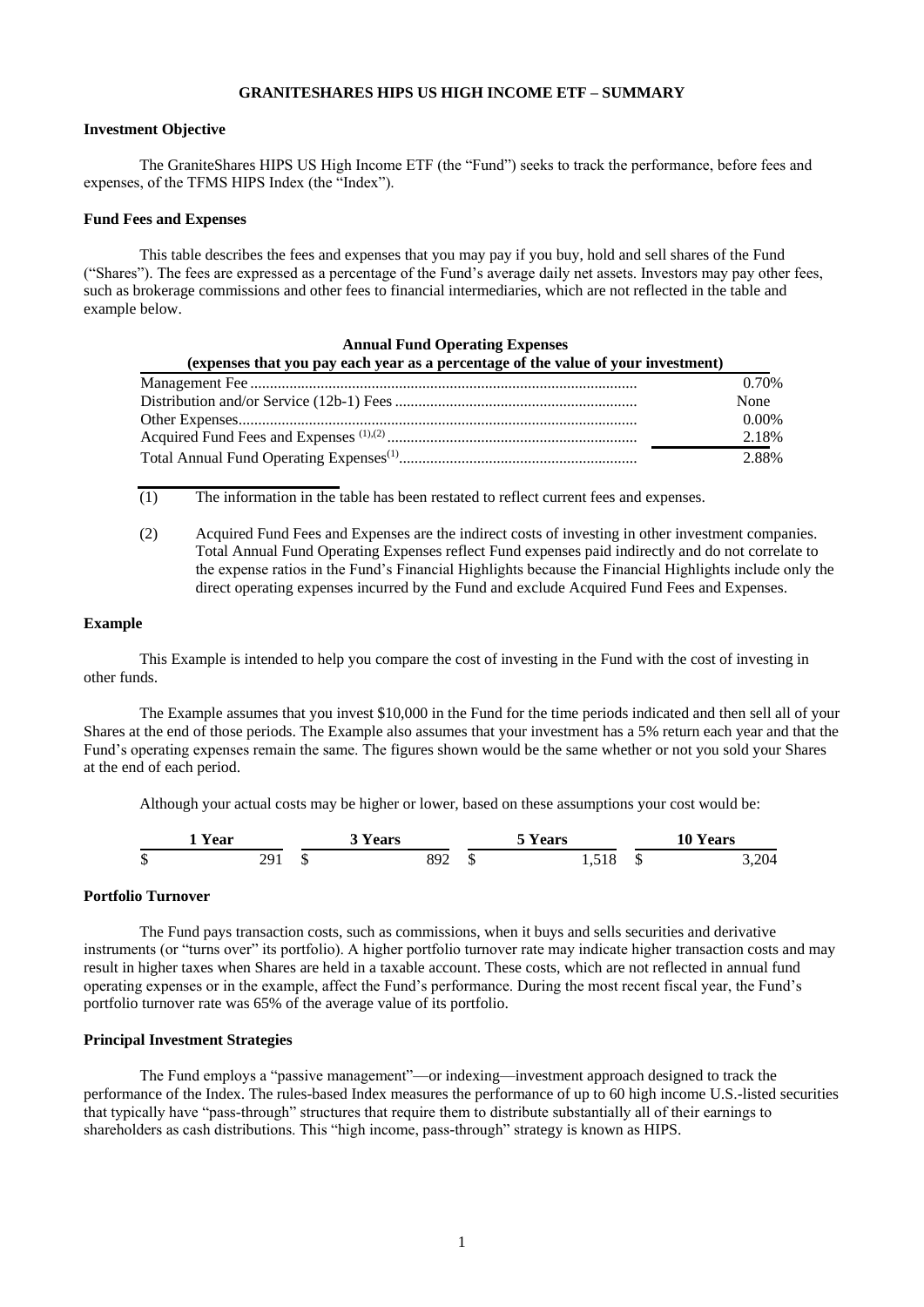# *The Index*

The Index is constructed to capture up to 60 high income securities, typically with pass-through structures, across the following sectors: (i) closed-end funds ("CEFs"), (ii) real estate investment trusts ("REITS"), (iii) asset management and business development companies ("BDCs"), and (iv) energy production and energy transportation and processing companies. Energy-related companies included in the Index are primarily structured as master limited partnerships ("MLPs").

The Index applies a quantitative screen to the securities in such sectors for minimum market capitalizations and minimum liquidity thresholds. The Index then selects up to 15 securities with the highest yield and lowest volatility over a prescribed time period for each sector with all securities equally weighted. Finally, the Index adjusts the weights of each sector to minimize the Index volatility and maximize the Index return, as measured over a prescribed time period, subject to a minimum sector weight of 15% and a maximum MLP sector weight of 25%. The Index may include small-, mid-, and large-capitalization companies meeting the screening criteria.

The Index is reconstituted annually and rebalanced only if the MLP sector weight exceeds 25% at the end of a quarter.

# *The Fund's Investment Strategy*

The Fund attempts to invest all, or substantially all, of its assets in the securities that make up the Index. The Fund will generally use a "replication" strategy to achieve its investment objective, meaning it generally will invest in all of the component securities of the Index, but may, when the adviser believes it is in the best interests of the Fund, use a "representative sampling" strategy, meaning it may invest in a sample of the securities in the Index whose risk, return and other characteristics are expected to closely resemble the risk, return and other characteristics of the Index as a whole.

Under normal circumstances, at least 80% of the Fund's total assets (exclusive of collateral held from securities lending) will be invested in the component securities of the Index and investments that have economic characteristics that are substantially identical to the economic characteristics of such component securities. GraniteShares Advisors LLC ("GraniteShares" or the "Adviser"), the Fund's investment adviser, expects that, over time, the correlation between the Fund's performance and that of the Index, before fees and expenses, will be 95% or better.

# *Concentration Policy*

To the extent the Index concentrates (i.e., holds 25% or more of its total assets) in the securities of a particular industry or group of related industries, the Fund will concentrate its investments to approximately the same extent as the Index.

# **Principal Risks of Investing in the Fund**

#### *You Could Lose Money by Investing in the Fund.*

Principal risk factors for the Fund are discussed below. The Fund may be subject to other risks in addition to those identified as principal risks. Loss of money is a risk of investing in the Fund. There can be no assurance that the investment objective of the Fund will be achieved.

Investments in the Fund are not bank deposits and are not insured or guaranteed by the Federal Deposit Insurance Corporation or any other government agency.

## *Authorized Participant Concentration Risk*

Only an authorized participant that has entered into an agreement with the Fund's distributor (an "Authorized Participant") may engage in creation or redemption transactions directly with the Fund, and none of those Authorized Participants is obligated to engage in creation and/or redemption transactions. The Fund may have a limited number of Authorized Participants. To the extent that Authorized Participants exit the business or are unable to proceed with creation or redemption orders with respect to the Fund and no other Authorized Participant is able to step forward to create or redeem, the Fund's Shares may be more likely to trade at a premium or discount to net asset value ("NAV") and possibly face trading halts or delisting.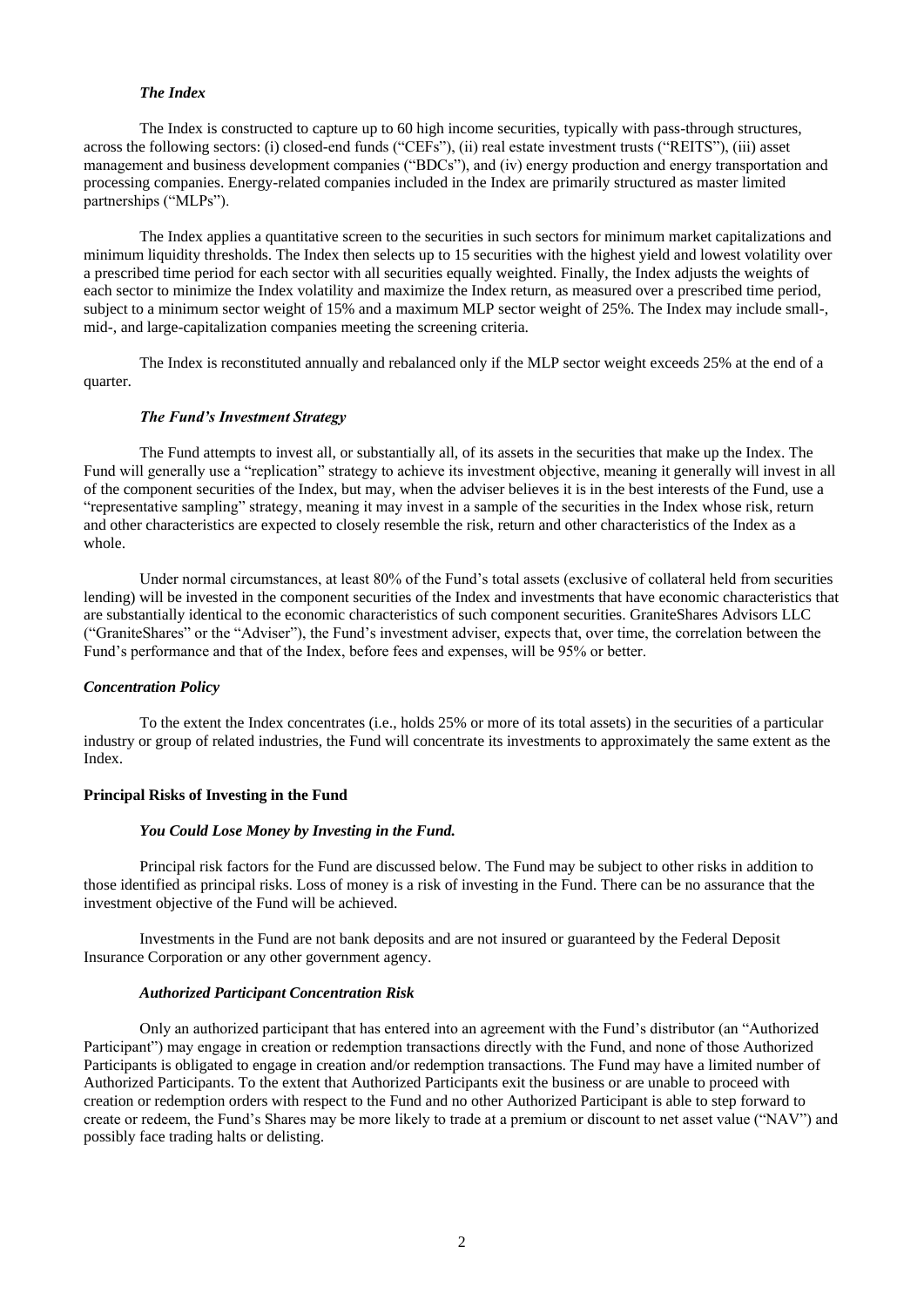# *Bank Debt Risk*

The Fund may invest in CEFs that primarily invest in bank loans and participations. Risks associated with these obligations include, but are not limited to, risks involving the enforceability of security interests and loan transactions, inadequate collateral, liabilities relating to collateral securing obligations, and the liquidity of these loans. The market for corporate loans may be subject to irregular trading activity, wide bid/ask spreads and extended trade settlement periods. The corporate loans in which such CEFs invest may be rated below investment grade.

## *BDC Risk*

BDCs may carry risks similar to those of a private equity or venture capital fund. BDC securities are not redeemable at the option of the shareholder and they may trade in the market at a discount to their NAV. BDCs usually trade at a discount to their NAV because they invest in unlisted securities and have limited access to capital markets. BDCs are subject to management fees and other expenses, which will be indirectly paid by the Fund.

## *Below Investment-Grade Instruments Risk*

The Fund may invest in CEFs that primarily invest in below-investment grade debt (also known as "junk bonds"). Although junk bonds generally pay higher rates of interest than investment grade bonds, junk bonds are speculative, high-risk investments that may cause income and principal losses for such CEFs and consequently, negatively affect the value of the Fund's investment in such CEFs.

## *Cash Redemption Risk*

The Fund's investment strategy may require it to redeem its Shares for cash or to otherwise include cash as part of its redemption proceeds. The Fund may be required to sell or unwind portfolio investments to obtain the cash needed to distribute redemption proceeds. This may cause the Fund to recognize a capital gain that it might not have recognized if it had made a redemption in-kind. As a result, the Fund may pay out higher annual capital gain distributions than if the in-kind redemption process was used.

#### *Concentration Risk*

The Fund may be susceptible to an increased risk of loss, including losses due to adverse events that affect the Fund's investments more than the market as a whole, to the extent that the Fund's investments are concentrated in the securities of a particular issuer or issuers, country, group of countries, region, market, industry, group of industries, sector or asset class.

# *Cyber Security Risk*

Failures or breaches of the electronic systems of the Fund, the Adviser, and the Fund's other service providers, market makers, Authorized Participants, or the issuers of securities in which the Fund invests have the ability to cause disruptions and negatively impact the Fund's business operations, potentially resulting in financial losses to the Fund and its shareholders. The Fund cannot control the cybersecurity plans and systems of the Fund's service providers, market makers, Authorized Participants or issuers of securities in which the Fund invests.

#### *Equity Market Risk*

Common stocks are generally exposed to greater risk than other types of securities, such as preferred stock and debt obligations, because common stockholders generally have inferior rights to receive payment from specific issuers. In addition, the equity securities held in the Fund's portfolio may experience sudden, unpredictable drops in value or long periods of decline in value. This may occur because of factors that affect securities markets generally or factors affecting specific industries, sectors or companies in which the Fund invests.

### *Fixed Income Securities Risk*

The Fund may invest in CEFs that invest primarily in fixed income securities. Fixed income securities, such as bonds and certain asset-backed securities, involve certain risks, which include:

Credit Risk – Credit risk refers to the possibility that the issuer of a security will not be able to make payments of interest and principal when due. Changes in an issuer's credit rating or the market's perception of an issuer's creditworthiness may also affect the value of the Fund's investment in that issuer.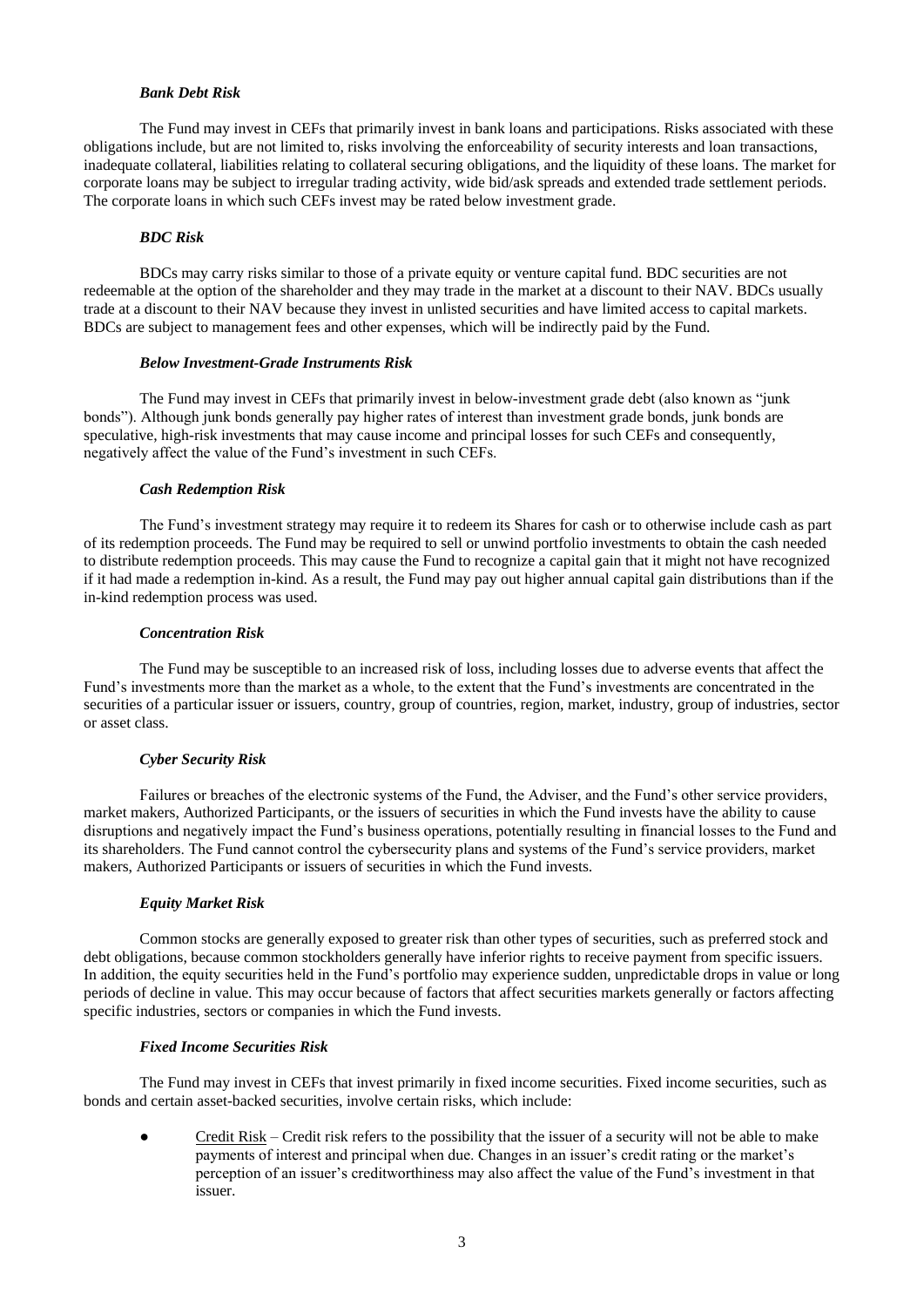- Event  $Risk$  Event risk is the risk that corporate issuers may undergo restructurings, such as mergers, leveraged buyouts, takeovers, or similar events financed by increased debt. As a result of the added debt, the credit quality and market value of a company's bonds and/or other debt securities may decline significantly.
- Extension Risk When interest rates rise, certain obligations will be paid off by the obligor more slowly than anticipated, causing the value of these securities to fall.
- Interest Rate Risk Generally, the value of fixed income securities will change inversely with changes in interest rates. As interest rates rise, the market value of fixed income securities tends to decrease. Conversely, as interest rates fall, the market value of fixed income securities tends to increase. This risk will be greater for long-term securities than for short-term securities. In recent periods, governmental financial regulators, including the U.S. Federal Reserve, have taken steps to maintain historically low interest rates. Very low or negative interest rates may magnify interest rate risk. Changes in government intervention may have adverse effects on investments, volatility, and illiquidity in debt markets.
- Prepayment Risk When interest rates fall, certain obligations will be paid off by the obligor more quickly than originally anticipated, and the proceeds may have to be invested in securities with lower yields.
- Variable and Floating Rate Instrument Risk The absence of an active market for these securities could make it difficult to dispose of them if the issuer defaults.

# *Foreign Securities Risk*

The Fund may invest in CEFs that invest primarily in foreign securities. Investments in non-U.S. securities involve certain risks that may not be present with investments in U.S. securities. For example, investments in non-U.S. securities may be subject to risk of loss due to foreign currency fluctuations or to political or economic instability. Investments in non-U.S. securities also may be subject to withholding or other taxes and may be subject to additional trading, settlement, custodial, and operational risks. These and other factors can make investments in the Fund more volatile and potentially less liquid than other types of investments. These risks may be even greater for securities of companies organized in emerging market nations.

## *Index-Related Risk*

Errors in index data, index computations and/or the construction of the Index in accordance with its methodology may occur from time to time and may not be identified and corrected by the index provider for a period of time or at all, which may have an adverse impact on the Fund and its shareholders. The Fund rebalances its portfolio in accordance with the Index, and therefore, any changes to the Index's rebalance schedule will result in corresponding changes to the Fund's rebalancing schedule.

## *Investment Company Risk*

The risks of investment in investment companies, such as CEFs and BDCs, typically reflect the risks of the types of instruments in which the investment companies invest. By investing in another investment company, the Fund becomes a shareholder of that investment company and bears its proportionate share of the fees and expenses of the other investment company. The Fund may be subject to statutory limits with respect to the amount it can invest in other investment companies, which may adversely affect the Fund's ability to achieve its investment objective. Investments in exchange-listed investment companies ("exchange-traded products" or "ETPs") are also subject to the following risks: (i) the market price of an ETP's shares may trade above or below their NAV; (ii) an active trading market for an ETP's shares may not develop or be maintained; and (iii) trading of an ETP's shares may be halted for a number of reasons.

## *Large-Sized Company Risk*

Larger, more established companies may be unable to respond quickly to new competitive challenges such as changes in technology and consumer tastes. Many larger companies also may not be able to attain the high growth rate of successful smaller companies, especially during extended periods of economic expansion.

# *Liquidity Risk*

Liquidity risk exists when particular investments are difficult to purchase or sell. This can reduce the Fund's returns because the Fund may be unable to transact at advantageous times or prices.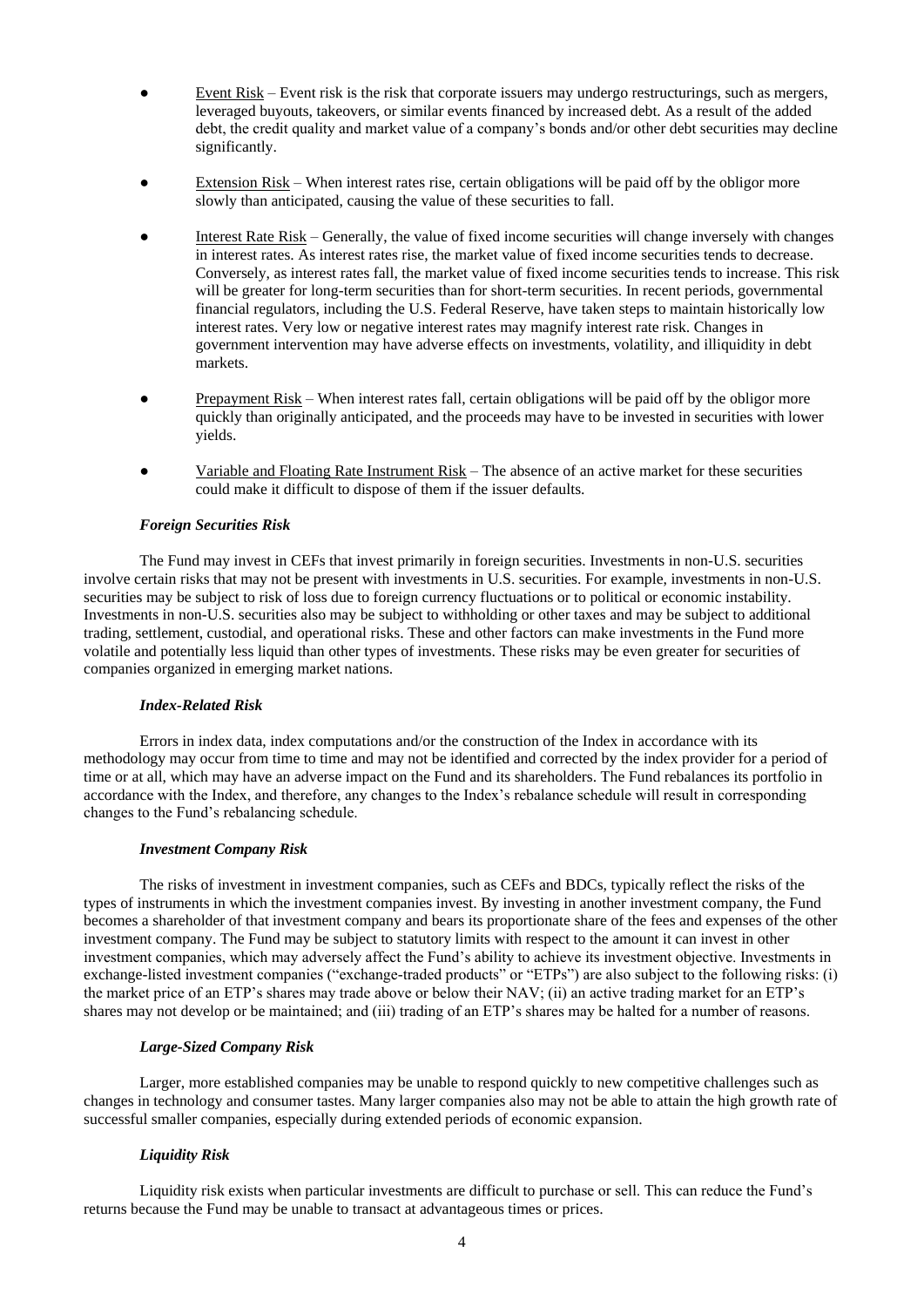# *Market Risk*

The Fund's holdings are subject to market fluctuations. It is important to understand that the value of your investment may fall, sometimes sharply, in response to changes in the market, and you could lose money. Market risk may affect a single issuer, industry, economic sector, or the market as a whole. Additionally, natural or environmental disasters, widespread disease or other public health issues, war, acts of terrorism or other events may adversely impact the value of the Fund's investments and/or result in increased premiums or discounts to the Fund's NAV.

## *MLP Risk*

MLP investment returns are enhanced during periods of declining or low interest rates and tend to be negatively influenced when interest rates are rising. In addition, most MLPs are leveraged and typically carry a portion of a "floating" rate debt. As such, a significant upward swing in interest rates would also drive interest expense higher. Furthermore, most MLPs grow by acquisitions partly financed by debt, and higher interest rates could make it more difficult to make acquisitions. MLP investments also entail many of the general tax risks of investing in a partnership. Limited partners in an MLP typically have limited control and limited rights to vote on matters affecting the partnership. Additionally, there is the risk that an MLP will fail to qualify for favorable tax treatment.

### *Mortgage- and Asset-Backed Securities Risk*

Mortgage- and asset-backed securities are subject to credit, interest rate, prepayment and extension risks (see "Fixed Income Securities Risk" above). These securities also are subject to risk of default on the underlying mortgage or asset, particularly during periods of economic downturn. Small movements in interest rates may quickly and significantly reduce the value of certain mortgage-backed securities.

#### *Operational Risk*

The Fund is exposed to various operational risks, including human error, information technology failures and failure to comply with formal procedures intended to mitigate these risks, and is particularly dependent on electronic means of communicating, record-keeping and otherwise conducting business.

### *Passive Investment Risk*

The Fund invests in the securities included in, or representative of, its Index regardless of their investment merit. The Fund does not attempt to outperform its Index or take defensive positions in declining markets. As a result, the Fund's performance may be adversely affected by a general decline in the market segments relating to its Index.

#### *Regulatory Risk*

The Fund is subject to the risk that a change in U.S. law and related regulations will impact the way the Fund operates, increase the particular costs of the Fund's operations and/or change the competitive landscape.

# *REIT Investment Risk*

Investments in REITs involve unique risks. REITs may have limited financial resources, may trade less frequently and in limited volume, and may be more volatile than other securities. The risks of investing in REITs include certain risks associated with the direct ownership of real estate and the real estate industry in general. REITs are also subject to heavy cash flow dependency, defaults by borrowers and self-liquidation. Additionally, there is the risk that a REIT will fail to qualify for favorable tax treatment.

#### *Secondary Market Trading Risk*

An investment in the Fund faces risks from its Shares being traded in the secondary market, including the potential lack of an active market for Shares, losses from trading in secondary markets, periods of high volatility and disruption in the creation/redemption process of Shares. Any of these factors, among others, may lead to the Fund's Shares trading at a premium or discount to the Fund's NAV.

*Trading Issues*. Although the Fund's Shares are listed for trading on the NYSE Arca, Inc. (the "Exchange"), there can be no assurance that an active trading market for such Shares will develop or be maintained. Trading in Shares may be halted due to market conditions or for reasons that, in the view of the Exchange, make trading in Shares inadvisable. There can be no assurance that the requirements of the Exchange necessary to maintain the listing of the Fund will continue to be met or will remain unchanged or that the Shares will trade with any volume, or at all.

In times of market stress, market makers or Authorized Participants may step away from their respective roles in making a market in the Fund's Shares and in executing purchase or redemption orders. This could lead to variances between the market price of the Fund's Shares and their underlying value.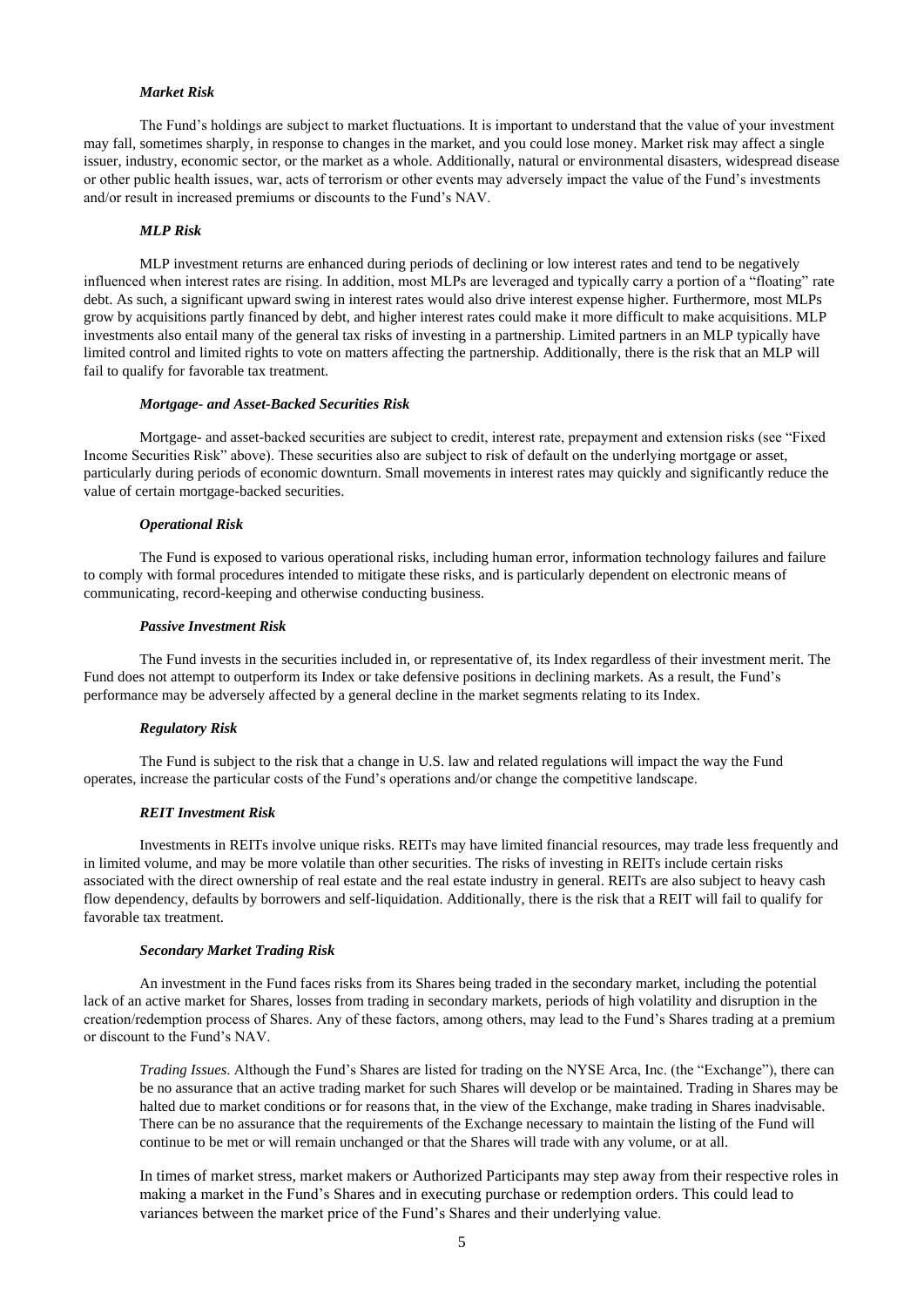*Fluctuation of NAV*. The NAV of the Fund's Shares will generally fluctuate with changes in the market value of the Fund's portfolio holdings. The market prices of Shares will generally fluctuate in accordance with changes in the Fund's NAV and supply and demand of Shares on the Exchange. The market price of Shares may deviate from the value of the Fund's underlying portfolio holdings, particularly in times of market stress, with the result that investors may pay significantly more or receive significantly less than the underlying value of the Shares bought or sold. This may be reflected as a spread between the bid and ask prices for Shares quoted during a trading day or a premium or discount in the closing price of Shares from the Fund's NAV. It cannot be predicted whether the Fund's Shares will trade below, at or above their NAV.

*Costs of Buying or Selling Shares*. Investors buying or selling the Fund's Shares in the secondary market will pay brokerage commissions or other charges imposed by brokers as determined by each broker. Brokerage commissions are often a fixed amount and may be a significant proportional cost for investors seeking to buy or sell relatively small amounts of Shares.

# *Sector Risk*

To the extent the Fund invests more heavily in particular sectors of the economy, its performance will be especially sensitive to developments that significantly affect those sectors.

*Energy Sector Risk*. The Fund will invest significantly in securities, particularly MLPs, tied to the energy sector and energy infrastructure. Companies operating in the energy sector are subject to significant governmental regulation and may be affected by fluctuations in the prices of energy commodities, the depletion of natural resources, and changes in the supply or demand for energy commodities. Rising interest rates can also adversely impact the financial performance of these companies by increasing their costs of capital. Extreme weather or other natural disasters, threats of or actual attacks by terrorists, and significant accidents or similar events may adversely affect the securities issued by the company. Recently, global oil prices have declined significantly and experienced significant volatility, including a period where an oil-price futures contract fell into negative territory for the first time in history, as demand for oil slowed and oil storage facilities reached their storage capacities. This development demonstrates that the oil market, and the energy sector more broadly, may be subject to particularly severe market swings.

*Finance and Insurance Sector Risk*. The Fund may invest in companies in the finance and insurance sector, and therefore the performance of the Fund could be negatively impacted by events affecting this sector. This sector can be significantly affected by changes in interest rates, government regulation, the rate of defaults on corporate, consumer and government debt, the availability and cost of capital, and fallout from the housing and sub-prime mortgage crisis. This sector has experienced significant losses in the recent past, and the impact of more stringent capital requirements and of recent or future regulation on any individual financial company or on the sector as a whole cannot be predicted. In recent years, cyber attacks and technology malfunctions and failures have become increasingly frequent in this sector and have caused significant losses.

*Real Estate Sector Risk*. Securities in the real estate sector are subject to the risk that the value of their underlying real estate may go down. Many factors may affect real estate values, including the general and local economies, the amount of new construction in a particular area, the laws and regulations (including zoning and tax laws) affecting real estate, and the costs of owning, maintaining and improving real estate. The availability of mortgages and changes in interest rates may also affect real estate values.

## *Small and Mid-Sized Company Risk*

Small to mid-sized company stocks have historically been subject to greater investment risk than large company stocks. The prices of small- to mid-sized company stocks tend to be more volatile and less liquid than large company stocks.

#### *Tax Risk*

The Fund intends to qualify for treatment as a "regulated investment company" (a "RIC") under Subchapter M of the Internal Revenue Code of 1986, as amended (the "Internal Revenue Code"), by meeting certain source-of-income, asset diversification and annual distribution requirements. RICs are generally subject to favorable tax treatment under the Internal Revenue Code. To meet the diversification requirements, the Fund must limit its investments in qualified publicly traded partnerships, which generally includes MLPs, to no more than 25% of the Fund's total assets. If the Fund fails to qualify for treatment as a RIC, the Fund may be subject to tax on its income at corporate rates, distributions from the Fund may be taxable to shareholders, and shareholders' returns on their investments in the Fund could be significantly reduced.

Depreciation or other cost recovery deductions passed through to the Fund from investments in MLPs in a given year will generally reduce the Fund's taxable income, but those deductions may be recaptured in the Fund's income in one or more subsequent years. When recognized and distributed, recapture income will generally be taxable to shareholders at the time of the distribution at ordinary income tax rates, even though those shareholders might not have held shares in the Fund at the time the deductions were taken by the Fund, and even though those shareholders will not have corresponding economic gain on their shares at the time of the recapture. To distribute recapture income or to fund redemption requests, the Fund may need to liquidate investments.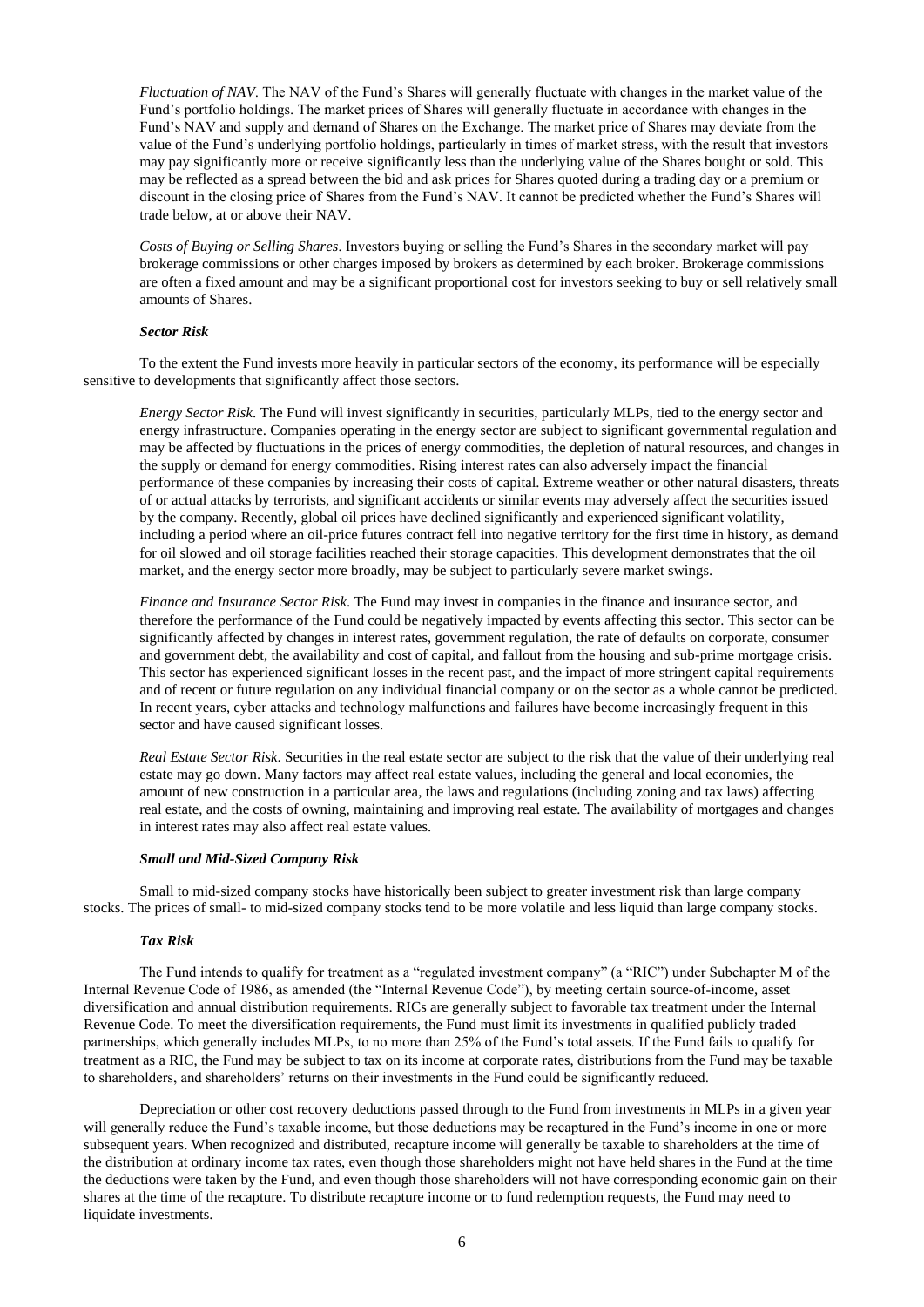MLPs taxed as partnerships have historically made cash distributions to limited partners that exceed the amount of taxable income allocable to limited partners or members, due to a variety of factors, including significant non-cash deductions such as depreciation and depletion. These excess cash distributions would not be treated as income to the Fund but rather would be treated as a return of capital to the extent of the Fund's basis in the MLP. As a consequence, the Fund may make distributions that exceed its earnings and profits, which would be recharacterized as a return of capital to shareholders. A return of capital distribution will generally not be taxable, but will reduce each shareholder's cost basis in shares and result in a higher capital gain or lower capital loss when the shares are sold. After a shareholder's basis in shares has been reduced to zero, distributions in excess of earnings and profits in respect of those shares will be treated as gain from the sale of the shares.

#### *Tracking Error Risk*

As with all index funds, the performance of the Fund and its Index may differ from each other for a variety of reasons. For example, the Fund incurs operating expenses and portfolio transaction costs not incurred by the Index. In addition, the Fund may not be fully invested in the securities of the Index at all times or may hold securities not included in the Index.

# *Valuation Risk*

During periods of reduced market liquidity or readily available market quotations, the Fund's ability to obtain reliable, objective pricing data and to value its holdings becomes more difficult. Consequently, while valuation determinations made by the Adviser (using fair value procedures adopted by the Board of Trustees of the GraniteShares ETF Trust) may be done in good faith, it may be difficult for the Fund to accurately assign a daily value to its holdings.

When all or a portion of the Fund's underlying investments trade in a market that is closed when the market for the Fund's shares is open, there may be changes between the last quote from a closed foreign market and the value of the applicable investment during the Fund's domestic trading day. The trading prices of the Fund's shares in the secondary market generally differ from the Fund's daily NAV and are affected by market forces such as supply and demand, economic conditions and other factors.

### **Performance**

The following performance information indicates some of the risks of investing in the Fund. The bar chart shows the Funds performance from year to year. The table illustrates how the Fund's average annual returns for the 1 year, 5-year and since inception periods compare with those of the Index and a broad measure of market performance. The Fund's past performance, before and after taxes, does not necessarily indicate how it will perform in the future. Updated performance information is also available on the Fund's website at www.graniteshares.com or by calling the Fund toll free at 844-476-8747.



#### **Annual Total Returns as of December 31**

During the period of time shown in the bar chart above, the Fund's highest quarterly return was 26.11% (quarter ended June 30, 2020), and the Fund's lowest quarterly return was -41.64% (quarter ended March 31, 2020). The calendar year-to-date total return of the Fund as of September 30, 2021 was 20.48%.